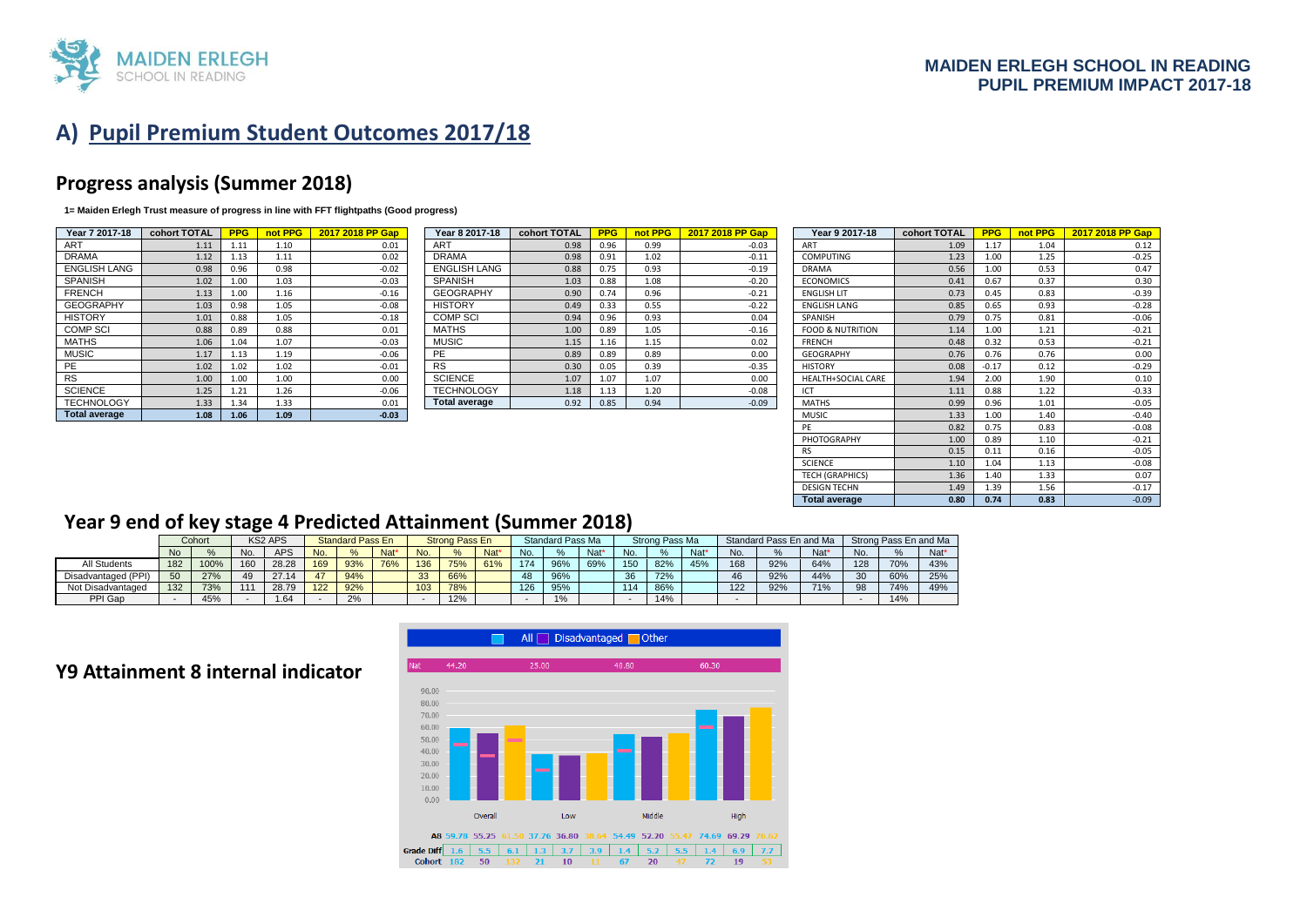

A key aim of our holistic Pupil Premium strategy is to narrow progress gaps between pupil premium and non-pupil premium students.

In the Foundation stage (y7-8), Pupil premium students in 2017-18 have made similar progress as non-Pupil Premium students (from their starting points). There are no significant gaps between disadvantaged and non-disadvantaged students and, on average. Pupil Premium students are making above the national average progress for their starting point (based on KS2 Sat scores).

In Key Stage 4, again progress gaps are minimal. Both standard and strong PPG passes in En and Ma are predicted to be well ahead of national figures. There is a small gap between % of PPG and non-PPG students achieving strong passes in En and in Ma, however this reflects the weaker average APS scores of PPG students in this cohort.

## **B) Pupil Premium Student Attendance 2017/2018**

| <b>ATTENDANCE</b> | Pupil<br>Αll<br>Premium |        | Not Pupil<br>Premium | Gap  |
|-------------------|-------------------------|--------|----------------------|------|
| Year 7            | 95.83%                  | 94.57% | 96.37%               | 1.8% |
| Year 8            | 95.58%                  | 93.71% | 96.42%               | 2.7% |
| Year 9            | 95.31%                  | 93.73% | 95.93%               | 2.2% |
| All Years         | 95.58%                  | 94.00% | 96.23%               | 2.2% |

| <b>TRFND</b>         | 2015/16   | 2016/17   | 2017/18 |
|----------------------|-----------|-----------|---------|
| <b>Pupil Premium</b> | 94.90%    | $94.24\%$ | 94.00%  |
| Not Pupil Premium    | $96.51\%$ | 9618%     | 96.23%  |
| Gap                  | 1.61%     | 1.94%     | 2.23%   |

| <b>PERSISTENT ABSENCE (&lt;90%) 2017 2018</b> | Year 7 | Year <sub>8</sub> | Year 9 | <b>All Years</b> |
|-----------------------------------------------|--------|-------------------|--------|------------------|
| <b>Pupil Premium</b>                          | 16.7%  | 18.2%             | 24.0%  | 19.5%            |
| Not Pupil Premium                             | 5.6%   | 4.1%              | 6.2%   | 5.3%             |

As a result of our focus on attendance, overall, PPG student attendance is significantly higher than national rates and the gap with non-PPG students of around 2% is in line with previous years.

There continues to be a significant gap between PPG persistent absentees (as a proportion) compared with non-PPG. Addressing the underlying issues that lead to this will continue to be a key focus into 2018 2019

## **C) Pupil Premium Student Behaviour and Conduct 2017/2018**

- No Pupil premium students received a permanent exclusion.
- Five PPG students received a fixed-term exclusion.
- Five PPG students finished the year on Individual Behaviour Plans
- Four students finished the year on Pastoral Support Plans

In all cases, special consideration was given to the students' pupil premium status, but their behaviour warranted a fixed term exclusion.